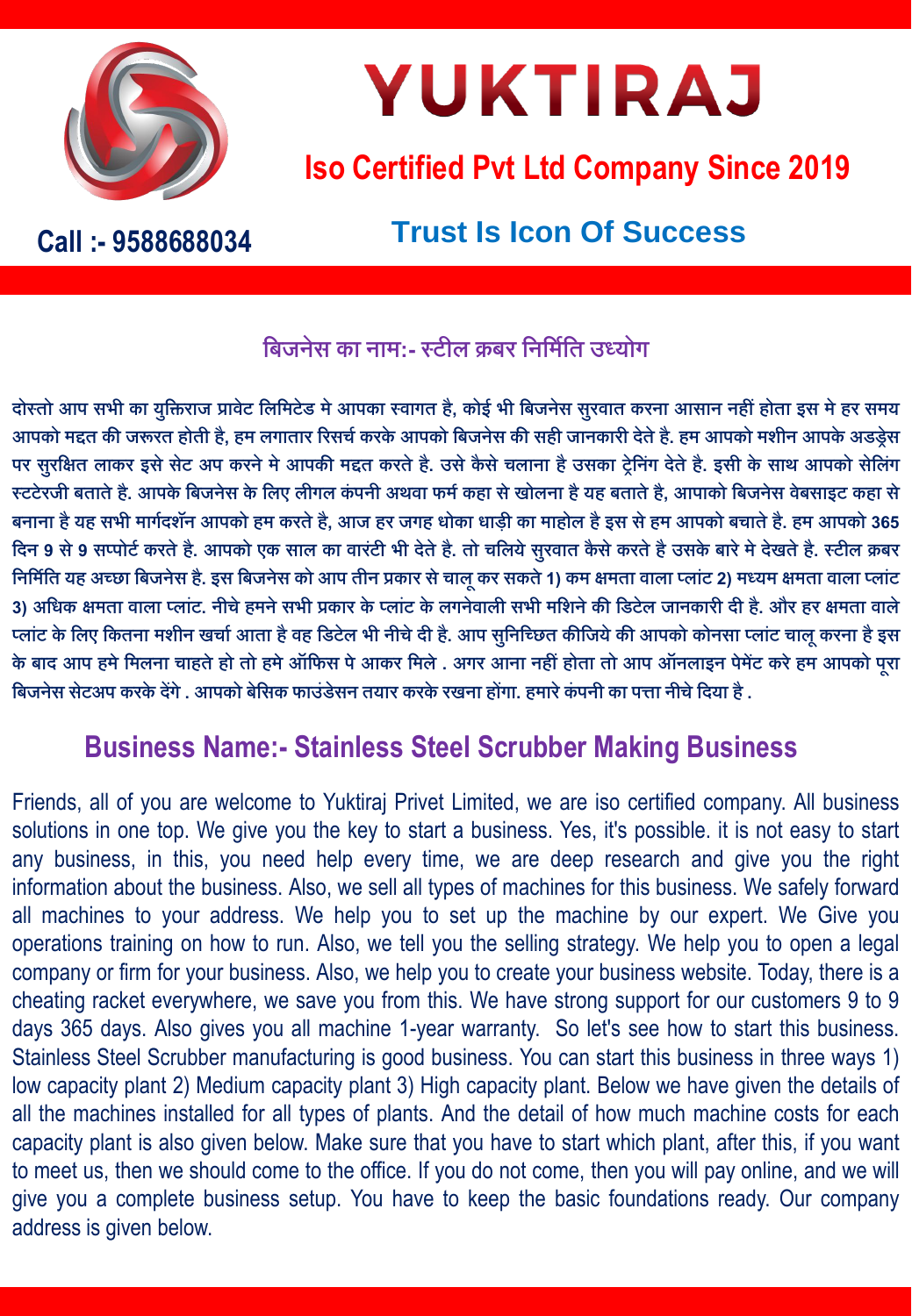**मशीन का नाम:- क्रिर पैबकिंग मशीन मशीन की कीमि:- 180000 रुपये + 18% जीएसटी + स्थानीय पररवहन वारटिं ी:- 1 साल वारटिं ी प्रदािा:- युबिराज प्राइवेट बलबमटेड िमिा:- 1 बमनट 10 राउिंड**

**Machine Name:- Stainless Steel Scrubber Packing Machine Machine Price:- 180000 Rs + 18% GST + Local Transport Warranty:- 1 Year Warranty provider:- Yuktiraj Pvt Ltd Capacity:- 1 minute 10 round** 







Voltage:- 220 v.

Power:- 3 kw.

Working face:- 750 x 500 mm.

Measures:- 800 x 900 x 1500 mm.

Weight:- 200 kg.

Feature:- Stable operation, high capacity.

Usage:- For packing stainless steel scrubber.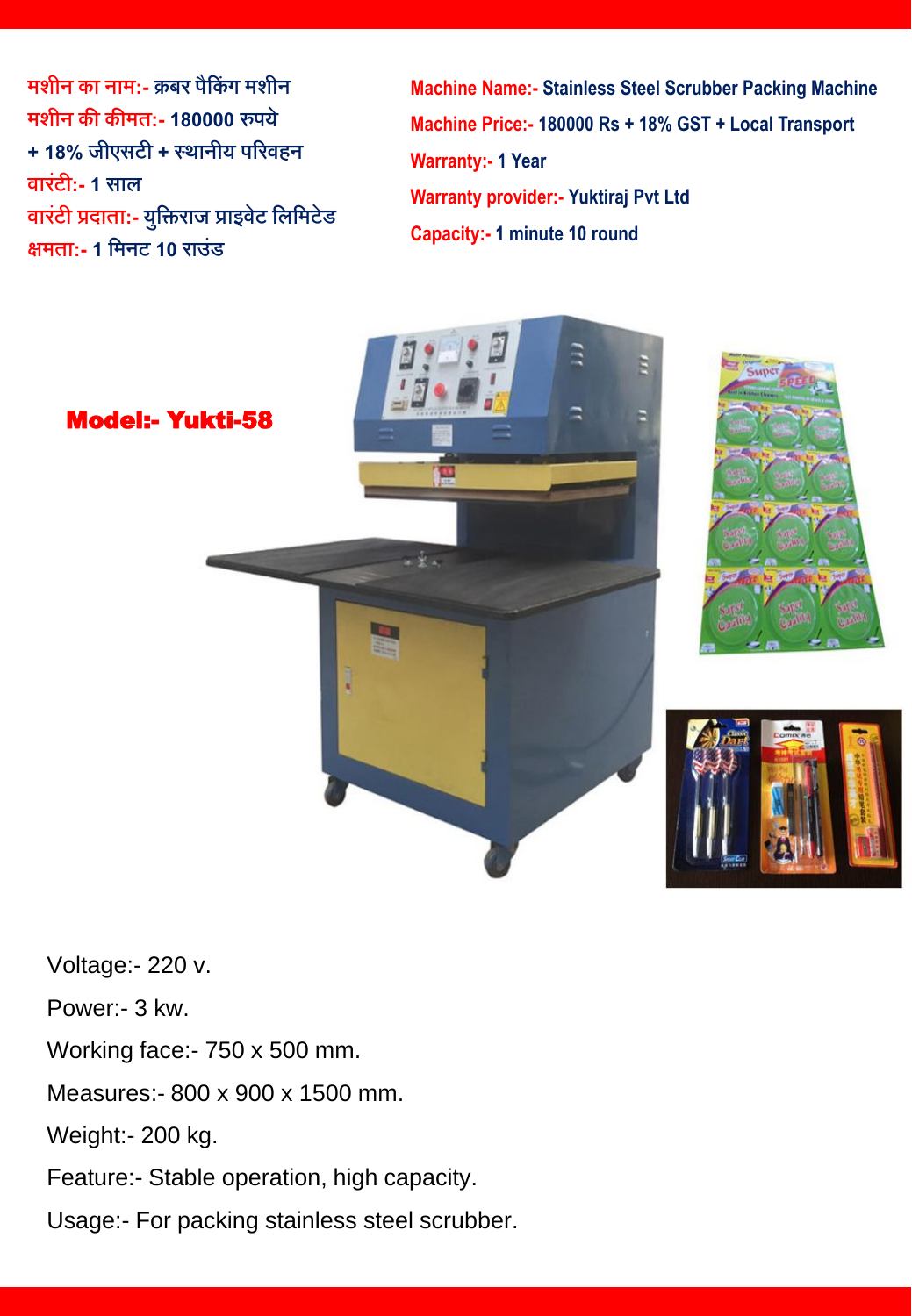

### **Main Features**

1. The machine uses double cylinder drive to increase balance, the pressure plate is more flat, the pressure is more stable, the paper card and blister adhesive perfectly.

2. Unique pressure plate heating delay design allows the sealed products much better and more attractive.

3. The square plate can be rotated clockwise or anticlockwise freely.

4. Fix with two Φ80mm cylinders, higher pressure, stable sealing and good looking.

5. Install the emergency stop button, can stop working anytime, ensure the safety of operator also reduce the output of defective products.

6. Acrylic cover isolates the electric connection poles, which can avoid short circuit and also protect operator.

7. Small machine allows flexibility and space-saving, four wheels so can move freely.

8. Easy operation and high production efficiency.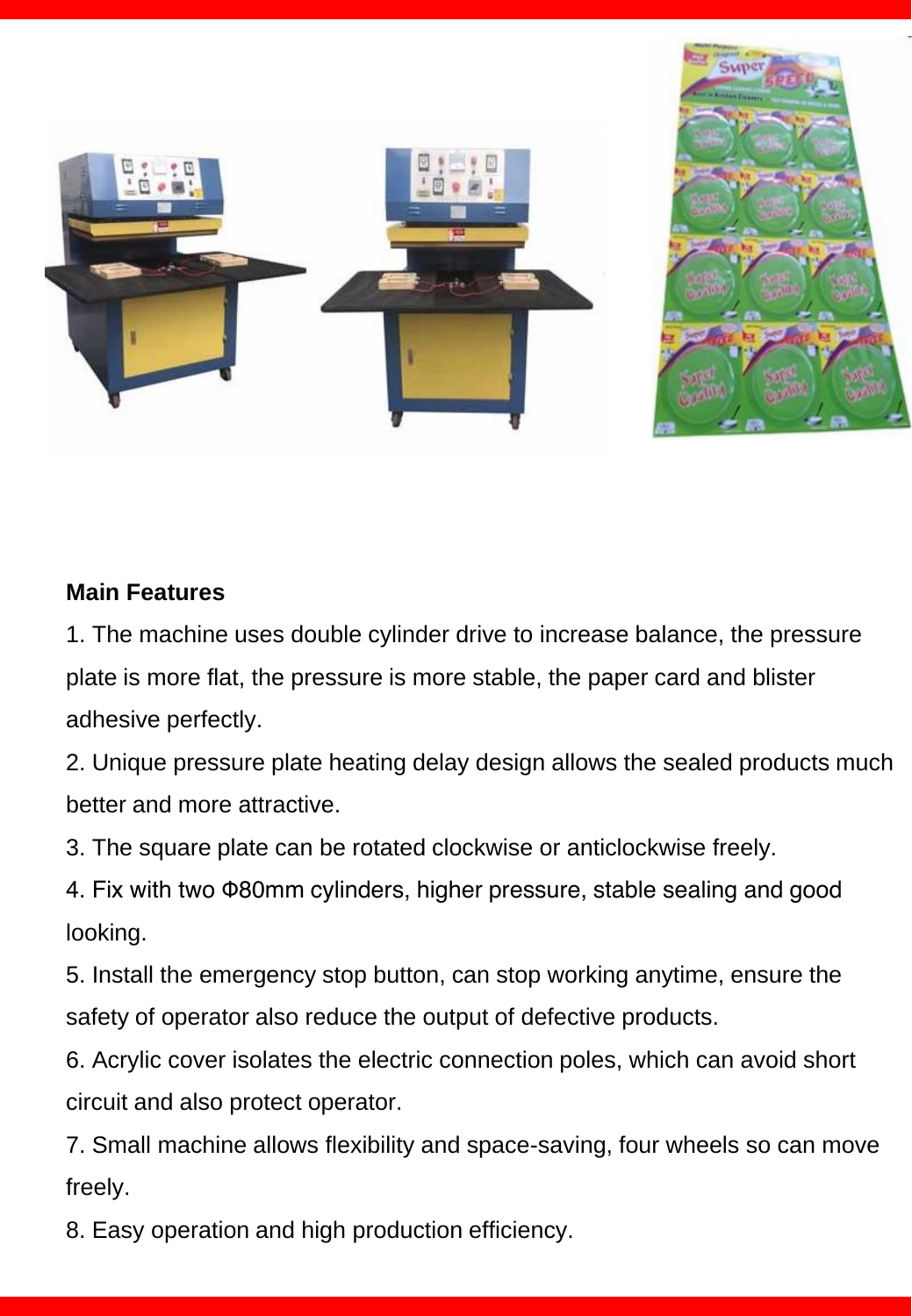

Emergency stop button

Install the emergency stop button, can stop working anytime, ensure the safety of operator also reduce the output of defective products.



square plate The square plate can be rotated clockwise or anticlockwise freely



Acrylic cover Acrylic cover isolates the electric connection poles, which can avoid short circuit and also protect operator.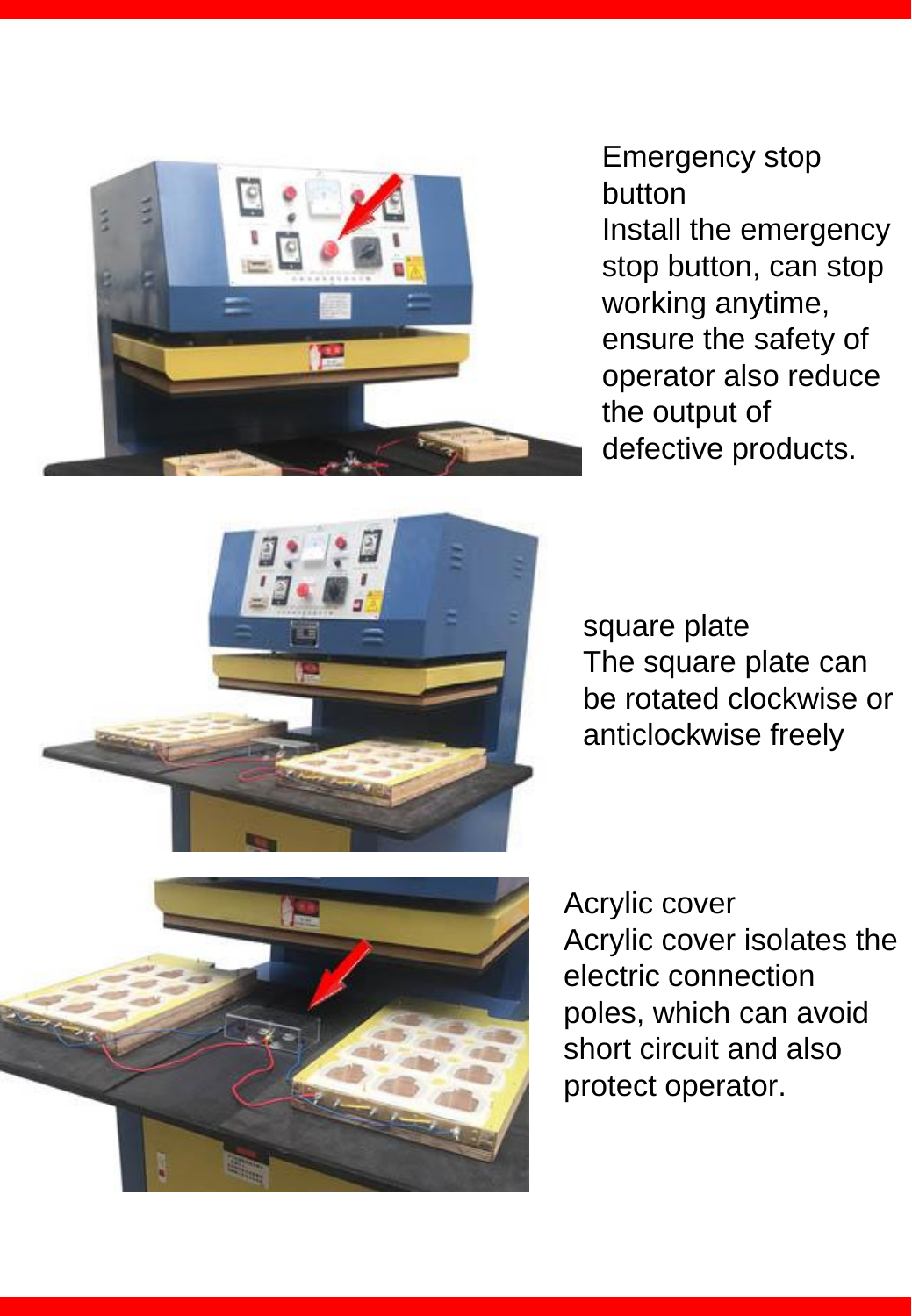**मशीन का नाम:- क्रिर मेबकिंग मशीन मशीन की कीमि:- 450000 रुपये + 18% जीएसटी + स्थानीय पररवहन वारटिं ी:- 1 साल वारटिं ी प्रदािा:- युबिराज प्राइवेट बलबमटेड िमिा:- 10 से14 बकलो प्रबि घटिं ा**

**Machine Name:- Stainless Steel Scrubber making Machine Machine Price:- 450000 Rs + 18% GST + Local Transport Warranty:- 1 Year Warranty provider:- Yuktiraj Pvt Ltd Capacity:- 10kg To 14kg Per Hours**



**Capacity:-** 15kg/hour for spiral round scrubber and 14kg/hour for flat scrubber. **Warranty:-** one year. **Service:-** online. **Wire Diameter:-** 0.13mm. **Voltage:-** 220v/380v. **Scrubber size:-** 10g to 50g. **Operation:-** One person. **Control System:-** Frequency conversion.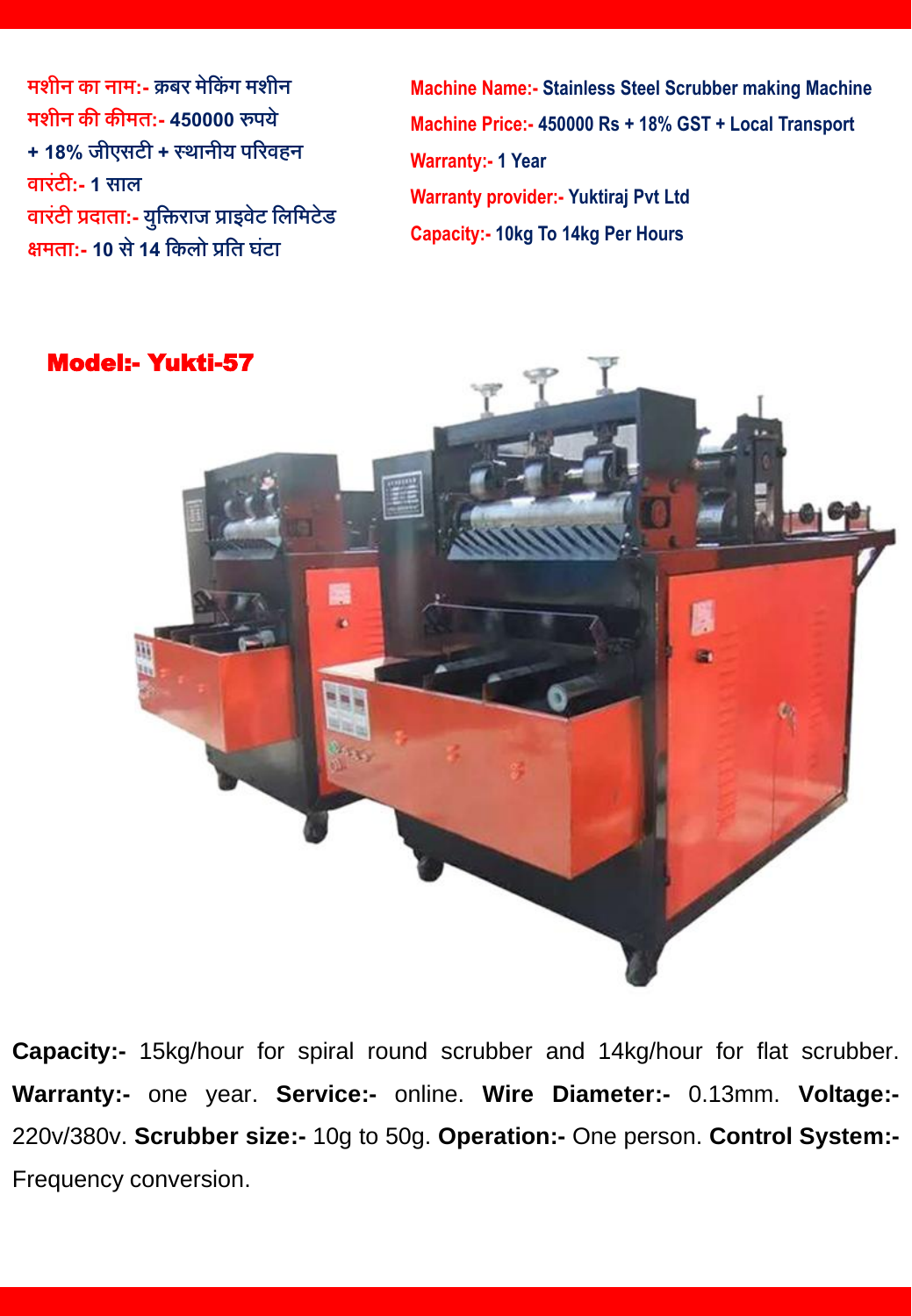

#### **Stainless Steel Scrubber making Machine**

The cleaning ball machine has good compatibility, and can produce Scrubber with stainless steel wire, copper wire, iron wire and galvanized wire etc.

The Scrubber machine is operated by 6 wires, treble scourers and single person in automation procedure such as wire feeding, forging pressing, planning and numerical control, etc. In a word, the whole machine has good harmonization of precision, excellent transmission, speed radio and control.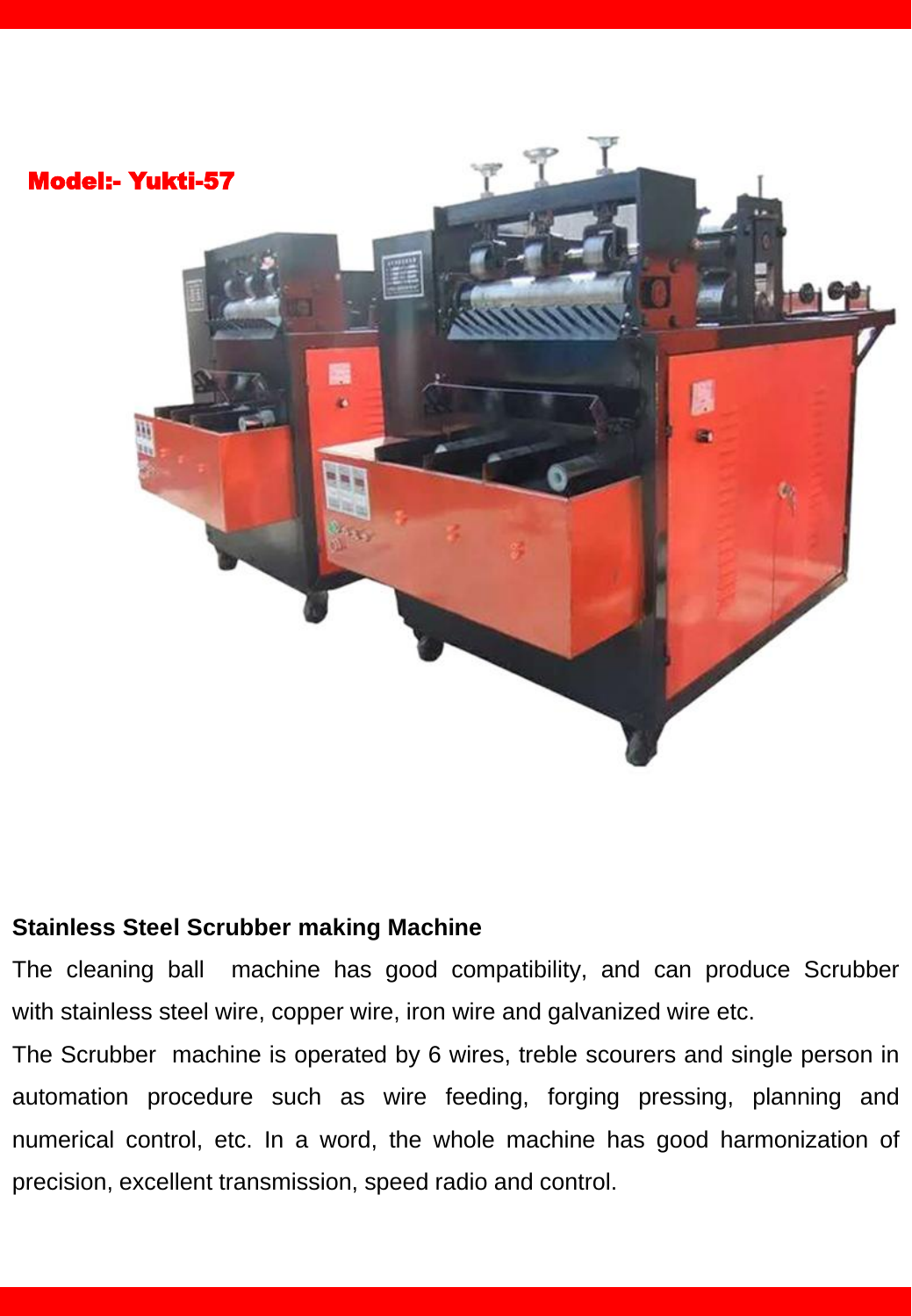### **Row Material**



**Item name:- 0.13 mm wire Minimum order:- 5 ton Price per kg:- 130 Rs** 



**Item name:- Blister Packing Sheet Minimum order:- 50000 set Price per sheet:- 15 Rs**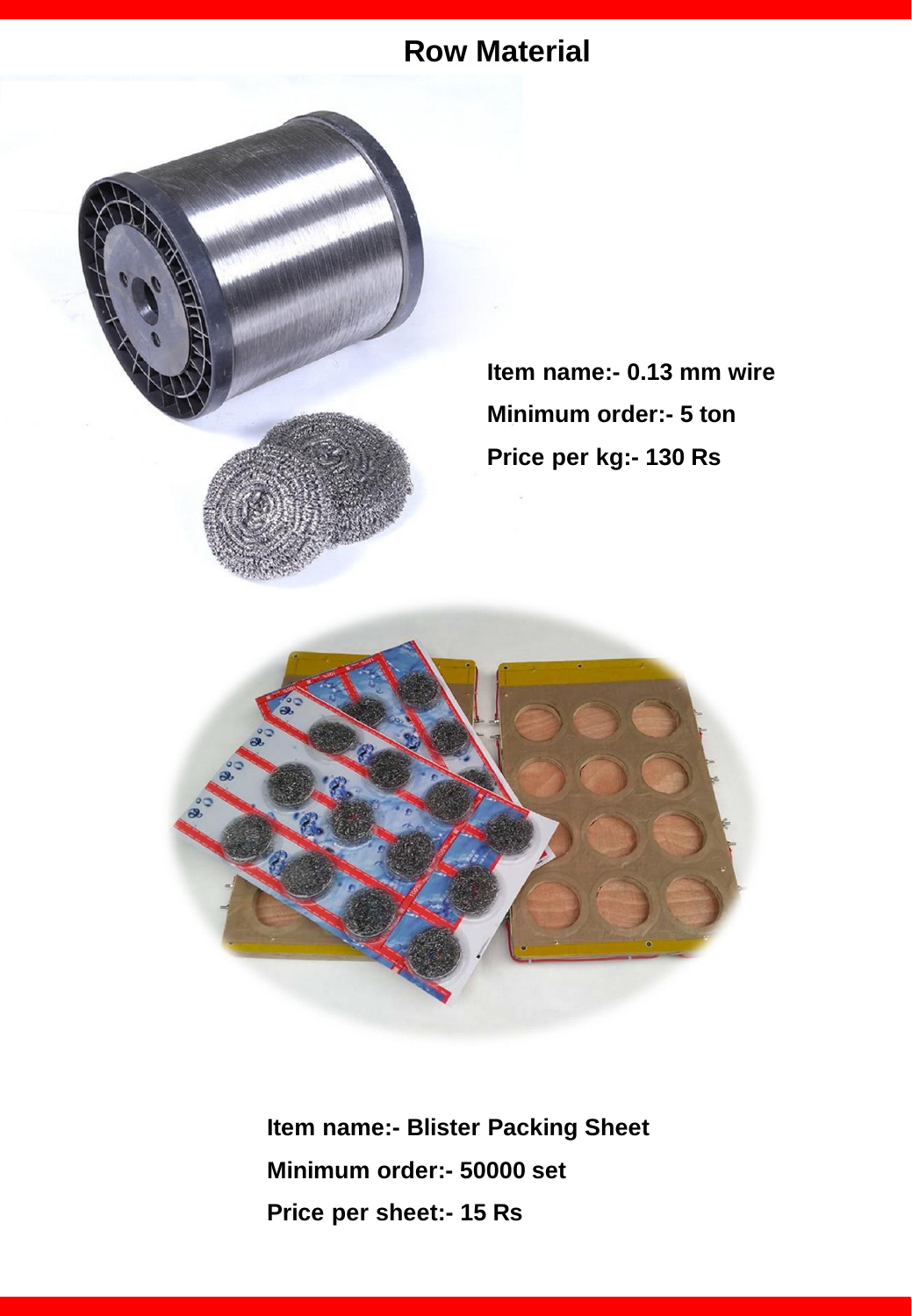### ALL PLANT SETUP GOST

| 10 To 14 kg/Ph Productions Capacity Plant (2400 – 3360 Scrubber in 8 hours) |                     |              |            |  |
|-----------------------------------------------------------------------------|---------------------|--------------|------------|--|
| <b>Machine Name</b>                                                         | <b>Machine cost</b> | <b>Model</b> | <b>Set</b> |  |
| <b>Stainless Steel Scrubber making Machine</b>                              | 450000 Rs           | Yukti-57     |            |  |
| <b>Stainless Steel Scrubber Packing Machine</b>                             | 180000 Rs           | Yukti-58     |            |  |
| <b>Steel wire</b>                                                           | 650000 Rs           |              | 5 ton      |  |
| <b>Packing sheet</b>                                                        | 750000 Rs           |              | 50000 set  |  |
| <b>Total</b>                                                                | 2030000 Rs          |              |            |  |

| 50 To 70 kg/Ph Productions Capacity Plant (12000 – 16800 Scrubber in 8 hours) |                     |              |            |  |
|-------------------------------------------------------------------------------|---------------------|--------------|------------|--|
| <b>Machine Name</b>                                                           | <b>Machine cost</b> | <b>Model</b> | <b>Set</b> |  |
| <b>Stainless Steel Scrubber making Machine</b>                                | 2250000 Rs          | Yukti-57     | 5          |  |
| <b>Stainless Steel Scrubber Packing Machine</b>                               | 900000 Rs           | Yukti-58     | 5          |  |
| <b>Steel wire</b>                                                             | 650000 Rs           |              | 5 ton      |  |
| <b>Packing sheet</b>                                                          | 750000 Rs           |              | 50000 set  |  |
| <b>Total</b>                                                                  | 4550000 Rs          |              |            |  |

**Note :- 18% Gst Extra And Shipping Cost Extra. Estimate Date 22-05-2021. When You Start This Business Amount May Be Little Change.**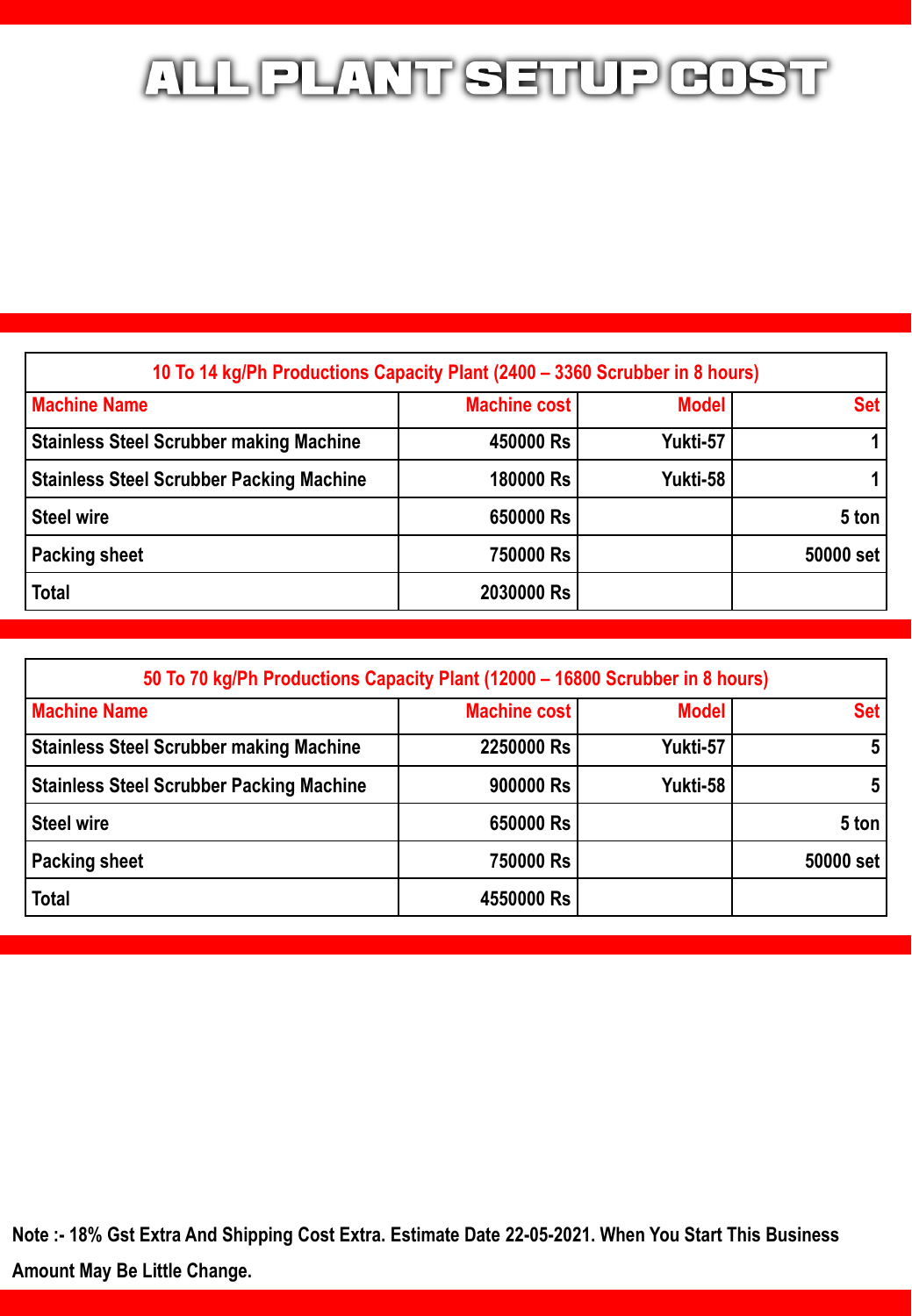

# UKTIRAJ PVT

### **ISO Certified Indian Company**

#### **Why us**

**Yuktiraj Pvt Ltd Is Will Continue With Technical Force, High Quality Product Performance, Reasonable Price, Thoughtful & Efficient Service. Our Company Stresses On The Experience Accumulation And Technology Research. 365 Days Full Support. Honest And Trustable Company. Responsive Staff. We Have Lot Up Experience In Many Business Top Solution In One Top. We Keep Trust On Quality And Customer Satisfactions.**

**हमारी किंपनी युबिराज प्रावेट बलबमटेड बवबवध प्रकार के बिजनेस प्लान और मबशनेिेर्नेका काम करिी हैहम आपको बिजनेस केबलए सभी प्रकार का सपोटिकरिेहै. हम ग्राहक केसमाधान पर सिसेअबधक ध्यान देिेहै, हमारा सपोटि365 बदन र्ालूरहिा है. हम सिसेअबधक बवश्वसनीय लोग है. हमारेपास सभी प्रकार के बिजनेस र्ालूकरनेके बलए पयािप्त जानकारी है. आपको बिजनेस सटे अप करनेकेबलए सभी जानकारी और मबशनेहमारेपास उपलब्ध है. आपको बिजनेस मेआगेलेकेजाना ही हमारा उद्देस है**